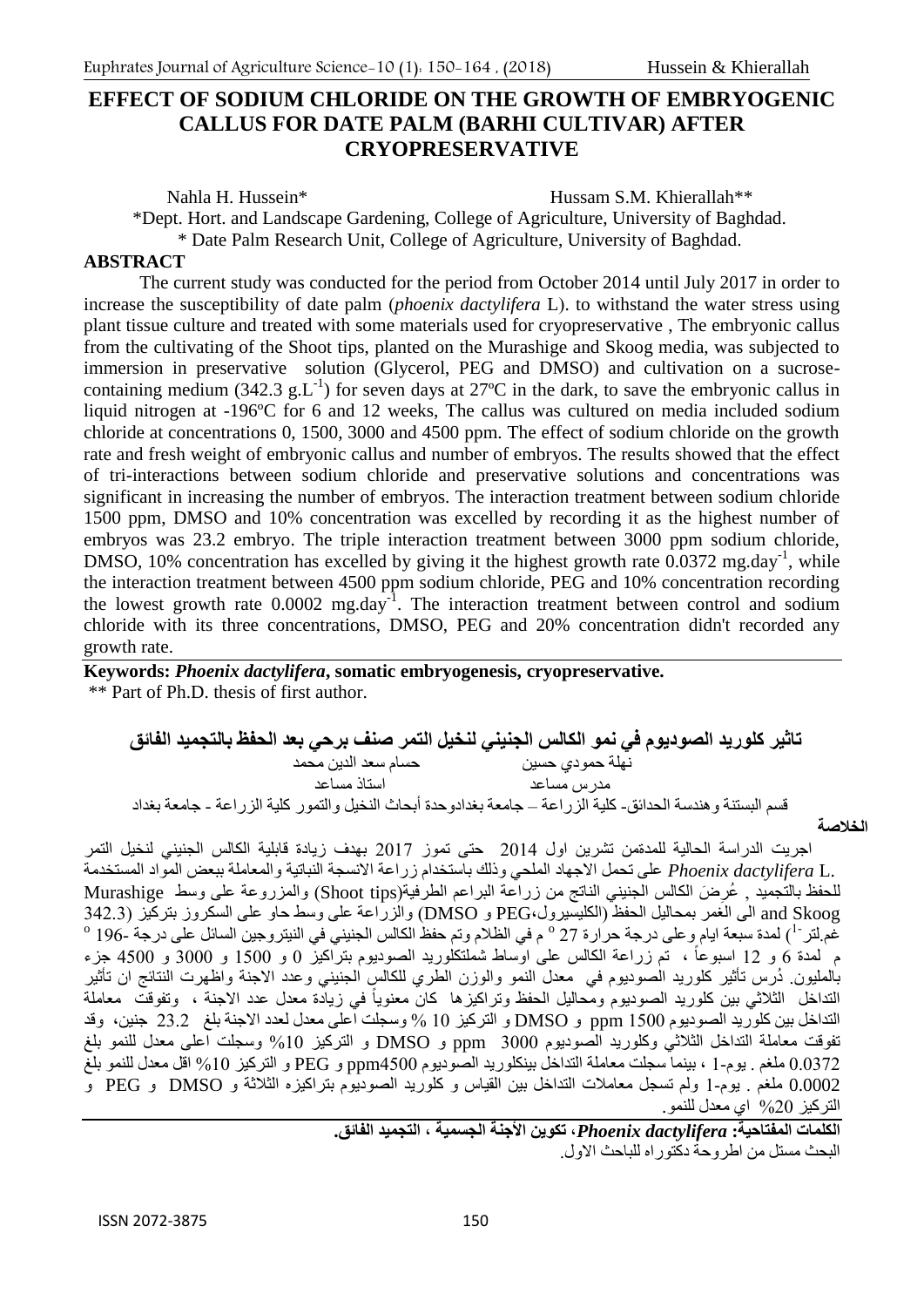## **1. INTRODUCTION**

One of the most important problems facing agriculture on a global scale, particularly in dry and semi-dry regions, is the problem of salinity, whether soil salinity or irrigation water **(Teste and Munns, 2008)**, it affects about 20% of land irrigating in the world. The adverse effects of salinity on plant growth and its productivity are due to ionic toxicity of cell, mainly  $Na^+$ , Cl and  $SO_4$ , Osmotic pressure, nutrient deficiency, oxidative stress, as well as hormonal imbalance **(Teste and Munns, 2008)**. Studies indicate that cell culture and plant tissue technology is one of the most common systems that researchers tend to using as a cellular system to study cell response to various environmental stresses, including physiological and biochemical changes, including date palm, cells bearing to salinity are selected and propagated, then grown to salinity-tolerant plants **(Jasim et al., 2010).** Dates palm is one of the most fruit trees to salt-tolerant compared to some fruit trees such as citrus and olives **(Greenway and Munns, 1980),** However, date palm productivity begins to decline when salinity levels reach 48 mM of sodium chloride and there is no production of fruits at salinity levels of 240 mM **(Hassan, 1991),** In vitro cultivation of different types of plants under saline conditions resulted in decreased callus growth and increased proline **accumulation (Kumar, Sharma, 1989; El-Yacoubi et al., 2010; Htwe et al. 2011),** increased concentration of sodium ions and reduction concentration of calcium ions **(Cano et al., 1996; El-Yakoubi et al., 2010)**. **Al-Kaabi and Abd Al-Qader (2007)** reported that increasing the concentration of sodium chloride in the nutrient media of date palms (Barhi cultivar) causing a significant reduction in fresh weight of the first callus was 0.243 g compared to the control treatment with a fresh weight of 0.323 g. Al-Zubaidi (2008) showed that the increase in concentrations of sodium chloride (1, 1.5, 2%) in the nutritional media of embryonic callus for date palm (Al-ashqir cultivar) has led reduced in fresh weight of callus compared to the concentration (0.5%) which resulted in a significant increase in fresh weight After four and eight weeks of

cultivating. Abbas (2016) showed that the increase of sodium chloride concentrations was 320 mmol, led to a decrease in the fresh weight of callus for date palm (Al-ashqir cultivar) was 0.021 and 0.058 mg for four and eight weeks, respectively, While there was a significant increase at the concentration of 80 mM of sodium chloride, reaching 0.348 and 1.240 mg after four and eight weeks, respectively. **Al-zubaydi et al (2013)** studied the effect of adding concentrations of sodium chloride to the MS media of embryonic callus for date palm (Barhi cultivar), the results showed that adding 1% sodium chloride resulted in an increase in the time of the cylindrical embryos formation 51.2 days and a decrease in length and fresh weight at the concentrations of 0.5 and 2.0% of sodium chloride and the addition of Proline at a concentration of 25 mg. $L^{-1}$  resulted in an increase in percentage of germination 51.1 % compared with control treatment of 37.0%. Abbas (2016) found that the high concentrations of sodium chloride 204.34 mmol led to reduction of the fresh and dry weight of embryonic callus for date palm (Halawi cultivar), to 0.53 and 0.10 respectively, while the low concentrations of 137 mmol increased the fresh and dry weight of 1.92 and 0.48 g, respectively. Therefore, the current study aims to improve the ability of embryonic callus for date palm (Barhi cultivar) to withstand the salt stress, using the cultivation of plant tissues culture and treatment with some materials used for cry preservative.

### **2. MATERIALS AND METHODS**

The experiments were conducted in the Laboratory of Biotechnologies Which belongs to the palm and dates research unit at the college of Agriculture, University of Baghdad, for the period from October 2014 to July 2017. The work was carried out according to the following stages:

### **1- Preparation of plant parts**

The shoots were selected from Barhi cultivar with age of 2 - 3 years and leaves were gradually removed from the bottom up to reach to the apical meristem area with 10 cm long, It placed in an anti-oxidant solution of citric acid with a concentration of  $150 \text{ mg}$ . L<sup>-1</sup>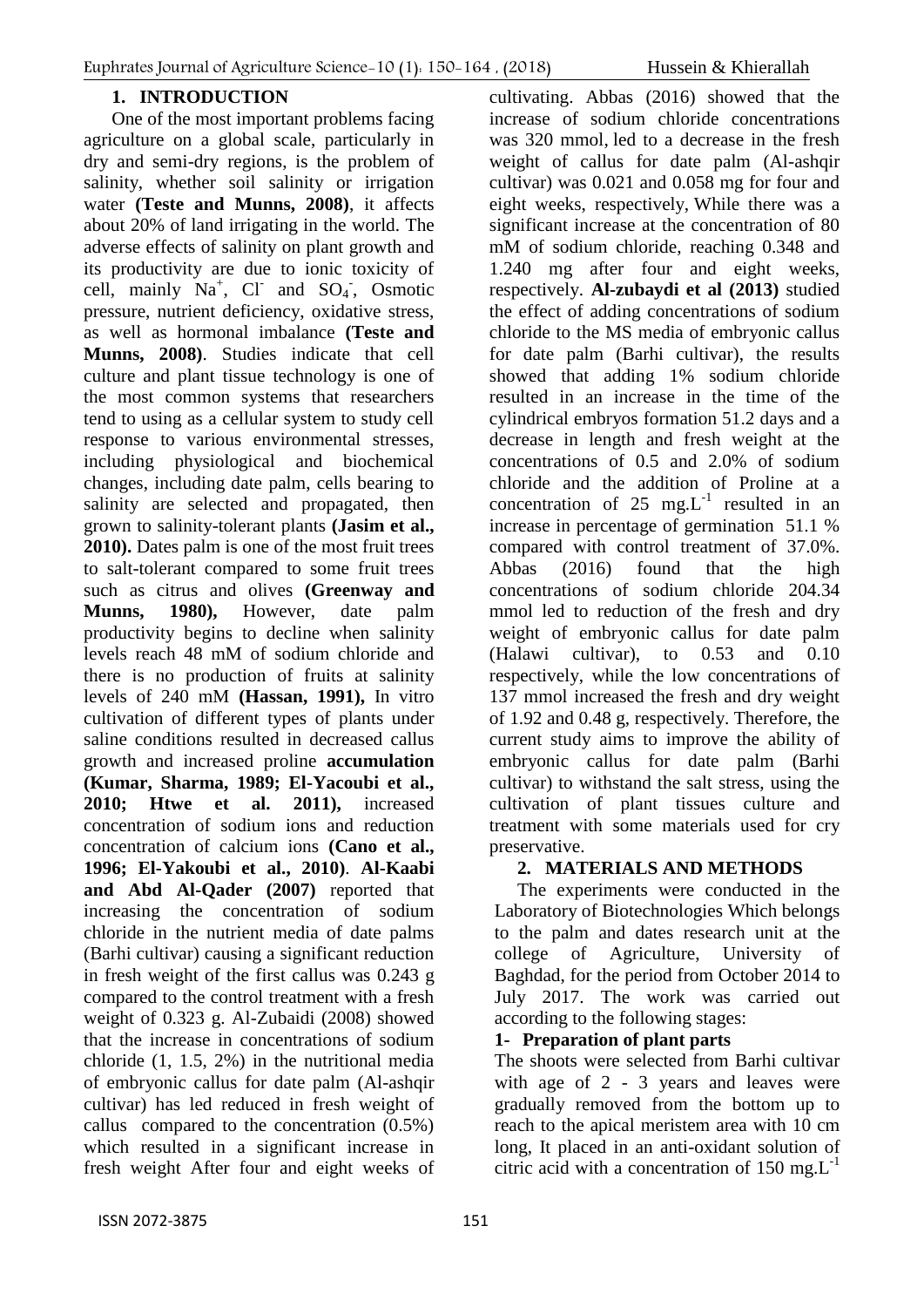and ascorbic acid at a concentration of 100  $mg.L^{-1}$  together for one hour, The apical meristem was separated with 1 cm length, sterilized With sodium hypochlorite solution (NaOCl) at 3% concentration for 15 minutes With the addition of 20 drops of Tween. After that, it was washed with sterile distilled water three times. The apical meristem was cut into four parts 1 cm length and cultivated on MS media

#### **Components of nutrient media**

The nutrient media is composed of a group of salts (Murashige, Skoog, 1962 MS), sucrose, vitamins, growth regulators and other ingredients, in preparation of the nutrient media, the inorganic salts were mixed that prepared by dissolving of 4.3 g of the MS salts prepared by the Dutch company (Duchefa) and

its salt concentration is shown in a table (1). Phosphate was added in additional quantities in the form of sodium phosphate (Hydrogenation) (NaH2PO4) and  $170 \text{ mg.L}^{-1}$ . The types of vitamins added to the nutritional media have been added to the group of vitamins (mg.L<sup>-1</sup>) containing: Thiamine-HCl (1) and Pydroxin Pyrodoxin-HCl (0.5) and nicotine 1 and clicin (2) as well as biotin (1) Biotin and salt Ca-pantothenic acid (2) A basic solution of these vitamins was prepared and a specific amount of it was withdrawn and added to the nutritional media to obtain the desired concentration, Myosinosol was added directly to the nutritional media at a concentration of 100 mg. $L^{-1}$ . Sugar was added to the nutritional media at a concentration of  $30 \text{ g.L}^{-1}$ . The amino acid was also included.

| Group            | Name of compound           | <b>Chemical symbol</b>               | Quantity (g.L <sup>-</sup> |
|------------------|----------------------------|--------------------------------------|----------------------------|
|                  |                            |                                      |                            |
| <b>Nitrate</b>   | <b>Ammonium nitrate</b>    | NH <sub>4</sub> NO <sub>3</sub>      | 1.650                      |
|                  | Potassium nitrate          | KNO <sub>3</sub>                     | 1.900                      |
| <b>Sulphate</b>  | <b>Magnesium sulfate</b>   | MgSO <sub>4</sub> .7H <sub>2</sub> O | 0.370                      |
|                  | Manganese(II) sulfate      | MnSO <sub>4</sub> .H <sub>2</sub> O  | 0.0169                     |
|                  | <b>Zinc sulfate</b>        | ZnSO <sub>4</sub> .7H <sub>2</sub> O | 0.0086                     |
|                  | Copper(II) sulfate         | CuSO <sub>4</sub> .5H <sub>2</sub> O | 0.000025                   |
| P.B.Mo           | Potassium iodide           | KI                                   | 0.170                      |
|                  | <b>Boric acid</b>          | $H_3BO_3$                            | 0.0062                     |
|                  | <b>Potassium Phosphate</b> | $KH_2PO_4$                           | 0.00025                    |
| <b>Halides</b>   | Calcium hydrochloride      | CaCl <sub>2</sub> .2H <sub>2</sub> O | 0.440                      |
|                  | Cobalt hydrochloride       | CoCl <sub>2</sub> .6H <sub>2</sub> O | 0.000025                   |
|                  | Sodium hydroxide           | $Na2MoO4.2H2O$                       | 0.00083                    |
| <b>Chelating</b> | <b>Iron sulfate</b>        | FeSO <sub>4</sub> .7H <sub>2</sub> O | 0.0278                     |
| <b>Iron</b>      | The Chelators material in  | EDTA.Na <sub>2</sub>                 | 0.03724                    |
|                  | form of sodium (II) salt   |                                      |                            |

**Table 1:** Concentrations of inorganic salts for the MS media used in the study

Glutamine with a concentration of 200 mg. $L^{-1}$ and amniotic sulphate with a concentration of 40 mg. $L^{-1}$ . For the purpose of hardening the nutrient media, Agar-Agar was added with a concentration of  $7 \text{ g.L}^{-1}$ . After addition of the components of all nutrient media, pH was changed to 5.7 by addition to 0.5 standard solution of NaOH or HCl, which is suitable for the hardening of the nutrient media to the required degree, as well as the nutrient availability of absorption from the cultivated part, The final size of the nutrient media is Completed after the addition of sugar and heated for the purpose of melting and distribution of pots in agricultural vessels, which is a test tubes of Pyrex with dimensions of  $25 \times 200$  mm. Nutrient media was prepared with 50 mg.L<sup>-1</sup> of Picloram with 3 mg.L<sup>-1</sup> of Cytokinin  $2ip$  and 3 mg. $L^{-1}$  activated charcoal, The plant parts were cultivated on the nutrient media, the explant were incubated in the dark at 27.5°C and transferred to a new nutrient media every four weeks, After six months, the first callus was started. This callus was transferred to the center of MS with  $10 \text{ mg} L^{-1}$ NAA, 3 mg.L<sup>-1</sup> 2ip and 2 mg.L<sup>-1</sup> activated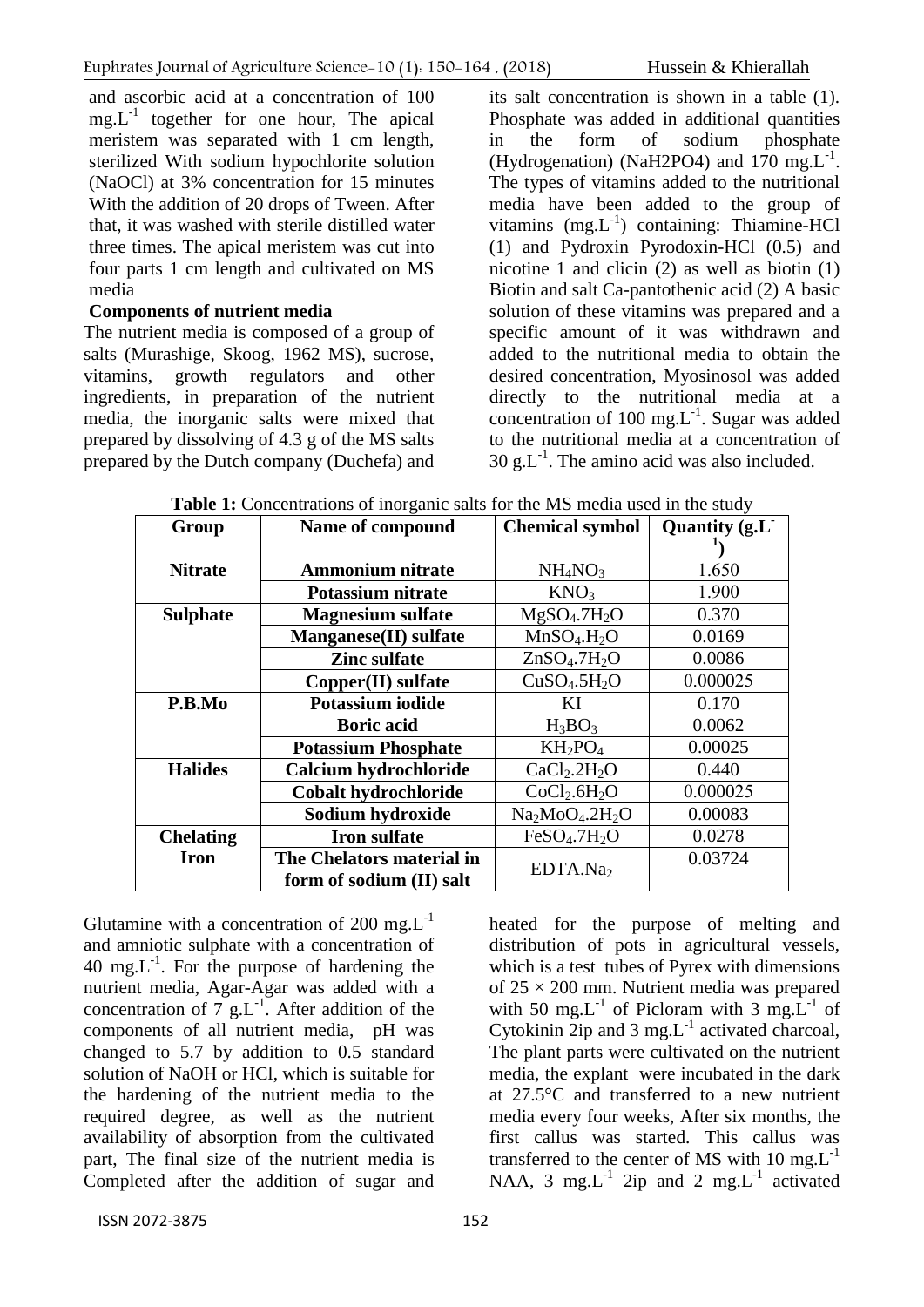charcoal [Ibrahim, 2012], After 6 months, the embryonic callus began to formation, cultivation has been repeated on the same

medium each month to reproduce the embryonic callus for the purpose of conducting experiments as shown in Fig (1).



**Figure 1: a**) The growing apical meristem and plant parts b) the embryonic callus after six months of cultivation

### **2- Saving embryonic callus in the cryopreservative**

The embryonic callus was immersed with a solution of glaze consisting of:

- 1) Concentrations of 0, 10, 20% Volume / volume of Glycerol
- 2) Concentrations of 0, 10, 20% weight / volume of Ethylene glycol.
- 3) Concentrations of 0, 10, 20% Volume / volume of Dimethyl sulfoxide (DMSO)

It has immersed for one hour. The embryonic callus has been cultivated in media containing of 1.0 mol sucrose  $(342.3 \text{ g.L}^{-1})$  for 7 days at 27°C in the dark. The embryonic callus was then transferred to the preservative tubes at 0 °C for two hours to be transferred to liquid nitrogen -196 °C for 6 weeks and 12 weeks, The frozen tubes were then submerged in a

37°C water bath for 90 seconds and then washed with water several times to remove the protective material from Freezing as shown in Fig (2).

## **1- Effect of sorbitol**

250 mg of embryonic callus was cultivated in  $\overline{MS}$  that was provided with 1 mg.L<sup>-1</sup> NAA and  $0.1 \text{ mg}$ . L<sup>-1</sup> BA with different concentrations of NaCl salts (0, 1500,3000, 4500 mg.L<sup>-1</sup>). The explant were incubated at a temperature of 27  $\pm$  1 m and the illumination intensity was 1000 lux for16 hours lighting and 8 hours darkness.

#### **2- Measuring fresh weight**

The fresh weight of the callus was calculated by placing the sensitive balance in the lamellar air flow table and in sterile conditions.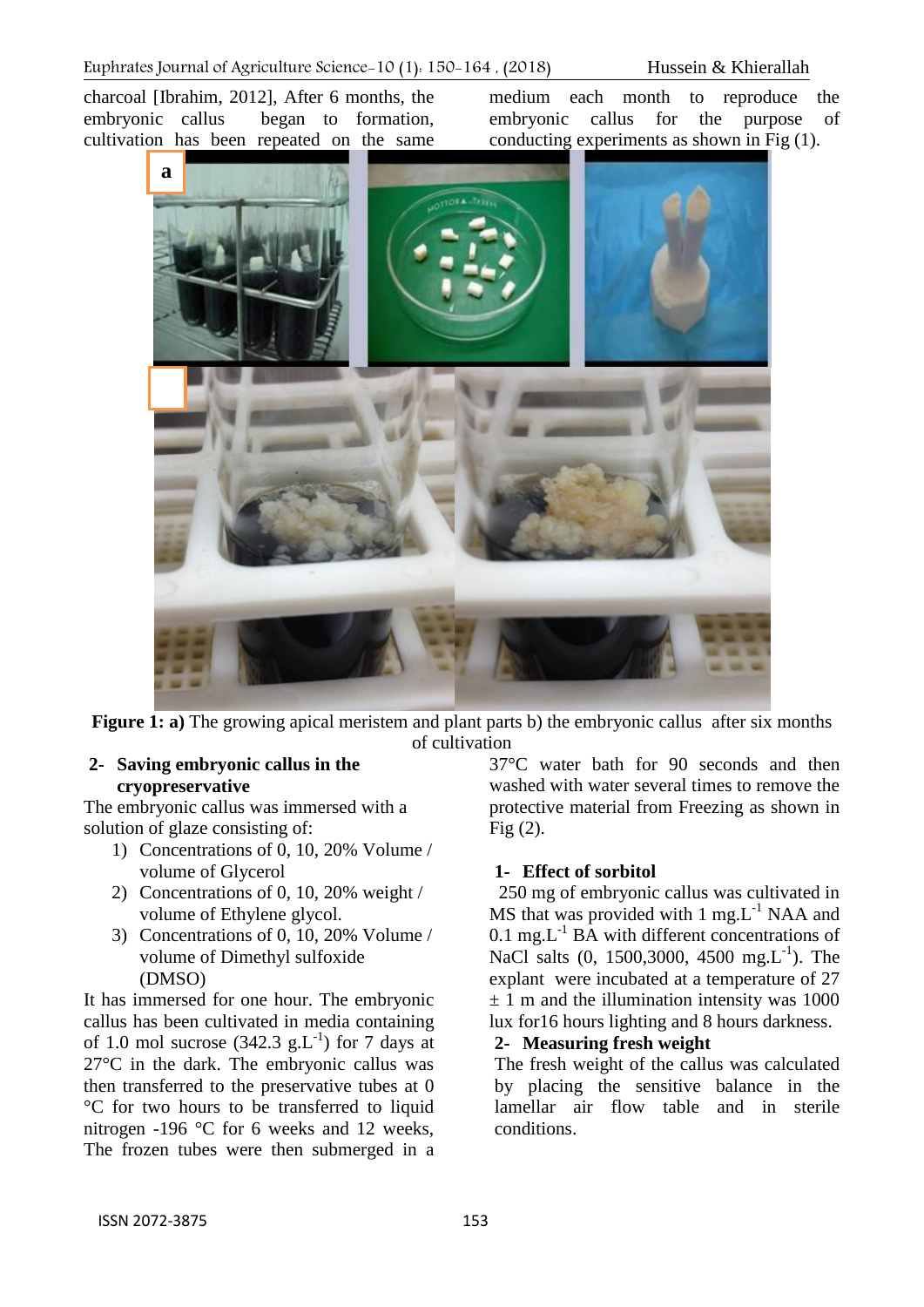

**Figure 2:** Cultivation of the callus on the media containing 1 mol sucrose and preservative of the callus in liquid nitrogen

## **5- The number of cylindrical embryos was calculated by visual observation of embryonic callus tissue.**

#### **6- Relative growth rate**

It was calculated according following equation:

Relative growth rate  $=$ Last fresh weight xfirst fresh weight Growth period

#### **7- Experimental design and statistical analysis**

Experimental data were analyzed as global experiments using complete randomized design (CRD). The averages were compared with the least significant difference at the probability level of 0.05 [Al-Sahuki and Wahib, 1990].

### **3. RESULTS AND DISCUSSION**

Table (2) shows that the effect of sodium chloride treatment at concentration of 4500 ppm was significant in reducing the fresh weight. The lowest weight recorded was 0.39 g compared with the control treatment which recorded the highest average of fresh weight (1.01 g). The effect of preservative solutions was significant in the increase in fresh weight, the Glycerol treatment recorded the highest average of fresh weight of 1.043 g, and while the PEG treatment recorded the lowest average of fresh weight was 0.988 g. The concentration of preservative solutions was significant in the increase in fresh weight. The concentration 10% gave the highest average of fresh weight of 1.2 g compared with the

concentration of 20%, which recorded the lowest average of weight was 0.3 g. The biinteraction between sodium chloride and the preservative solution had a significant effect on reducing the average of fresh weight. The interaction treatment between sodium chloride 4500ppm and PEG recorded the lowest average of fresh weight of 0.05 g, while the control interaction treatment and Glycerol recorded the highest average of fresh weight of 1.41 g. The bi-interaction between sodium chloride and preservative solutions, it had a significant effect in reducing the average of fresh weight. The interaction treatment between sodium chloride1500 ppm and 10% concentration recorded the highest average of fresh weight was 1.58 g while the interaction treatment between sodium chloride 4500 ppm and 20 % concentration recorded the lowest average of fresh weight was 0.133 g. The biinteraction between DMSO and 10% concentration was significant in the average of fresh weight. The interaction treatment between DMSO and 10% concentration was excelled by giving it the highest average of fresh weight 1.928 g while the interaction treatment between DMSO and 10% concentration recorded the lowest average of fresh weight 0.063 g. The effect of the triple interaction between sodium chloride and the preservative solution and their concentration was significant in the average of fresh weight. The interaction treatment between sodium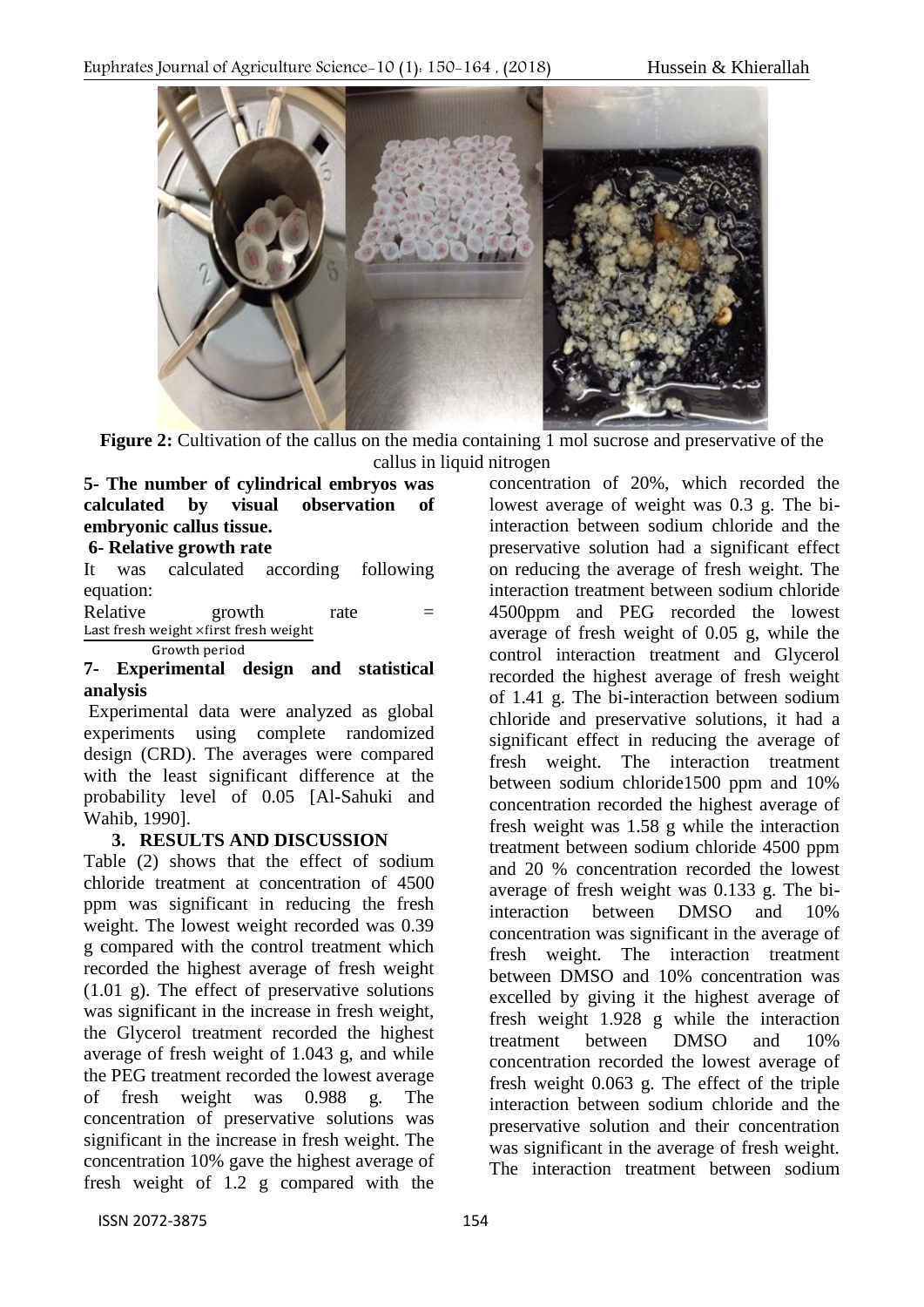chloride, DMSO and 10 % concentration was excelled by recording it the highest average of fresh weight 2.52 g. The interaction treatment between sodium chloride 4500 ppm, PEG and 20% Concentration recorded the lowest average of fresh weight of 0.04 g.

**Table 2:** Effect of sodium chloride and preservative solutions, their concentrations and their interactions in the fresh weight of embryonic callus for date palm after 6 weeks of preservative.

| <b>Stress</b>                 | <b>Preservative</b> | <b>Concentrations</b> |       | Stress treatments $\times$      |
|-------------------------------|---------------------|-----------------------|-------|---------------------------------|
| treatments                    | treatments          | 10                    | 20    | <b>Preservative treatments</b>  |
| <b>Control</b>                | <b>DMSO</b>         | 2.05                  | 0.07  | 1.06                            |
|                               | <b>GLY</b>          | 1.43                  | 1.39  | 1.41                            |
|                               | <b>PEG</b>          | 1.02                  | 0.09  | 0.56                            |
| <b>NaCl-1500</b>              | <b>DMSO</b>         | 2.52                  | 0.08  | 1.30                            |
|                               | <b>GLY</b>          | 2.08                  | 0.61  | 1.35                            |
|                               | <b>PEG</b>          | 0.16                  | 0.07  | 0.11                            |
| <b>NaCl-3000</b>              | <b>DMSO</b>         | 1.83                  | 0.06  | 0.95                            |
|                               | <b>GLY</b>          | 1.56                  | 0.39  | 0.98                            |
|                               | <b>PEG</b>          | 0.10                  | 0.06  | 0.08                            |
| <b>NaCl-4500</b>              | <b>DMSO</b>         | 1.30                  | 0.08  | 0.67                            |
|                               | <b>GLY</b>          | 0.56                  | 0.32  | 0.44                            |
|                               | <b>PEG</b>          | 0.05                  | 0.04  | 0.05                            |
|                               | <b>LSD</b>          | 0.289                 |       | 0.204                           |
| <b>Averages Concentration</b> |                     | 1.2                   | 0.3   |                                 |
| <b>LSD</b>                    |                     | 0.083                 |       |                                 |
| $Stress \times Concentration$ |                     |                       |       |                                 |
|                               |                     | 10                    | 20    | <b>Averages</b>                 |
| <b>Control</b>                |                     | $1.\overline{5}$      | 0.515 | 1.01                            |
|                               | <b>NaCl-1500</b>    | 1.588                 | 0.253 | 0.92                            |
|                               | <b>NaCl-3000</b>    | 1.165                 | 0.172 | 0.67                            |
|                               | <b>NaCl-4500</b>    | 0.639                 | 0.133 | 0.39                            |
|                               | <b>LSD</b>          | 0.1668                |       | 0.118                           |
|                               |                     |                       |       |                                 |
|                               |                     | 10                    | 20    | <b>Averages of preservative</b> |
|                               |                     |                       |       | treatments                      |
|                               | <b>DMSO</b>         | 1.928                 | 0.063 | 0.996                           |
| <b>GLY</b>                    |                     | 1.409                 | 0.677 | 1.043                           |
| <b>PEG</b>                    |                     | 0.332                 | 0.064 | 0.198                           |
| <b>LSD</b>                    |                     | 0.1445                |       | 0.1022                          |

Table (3) showed that the main effect of sodium chloride at a concentration of 4500 ppm has led to a significant decrease in the average of fresh weight, which was 0.63 g compared to the control treatment, which recorded the highest average of fresh weight of 1.19 g, The effect of preservative solutions was significant in the average of fresh weight, he treatment of Glycerol was excelled by recording it the highest average of fresh weight was 1.449 g, while the treatment of PEG recorded the lowest average of fresh weight was 0.298 g, There was a significant effect of concentration of preservative solutions, a 10% concentration was excelled by recording it the highest average of fresh weight of 1.6 g compared to 20% which recorded the lowest average of fresh weight of 0.5 g. The effect of bi-interaction between sodium chloride and preservative solutions was significant in this trait, the interaction treatment between sodium chloride1500ppm and Glycerol recorded the highest average of fresh weight of 1.78 g. The interaction treatment between sodium chloride 4500 ppm and PEG gave the lowest average of fresh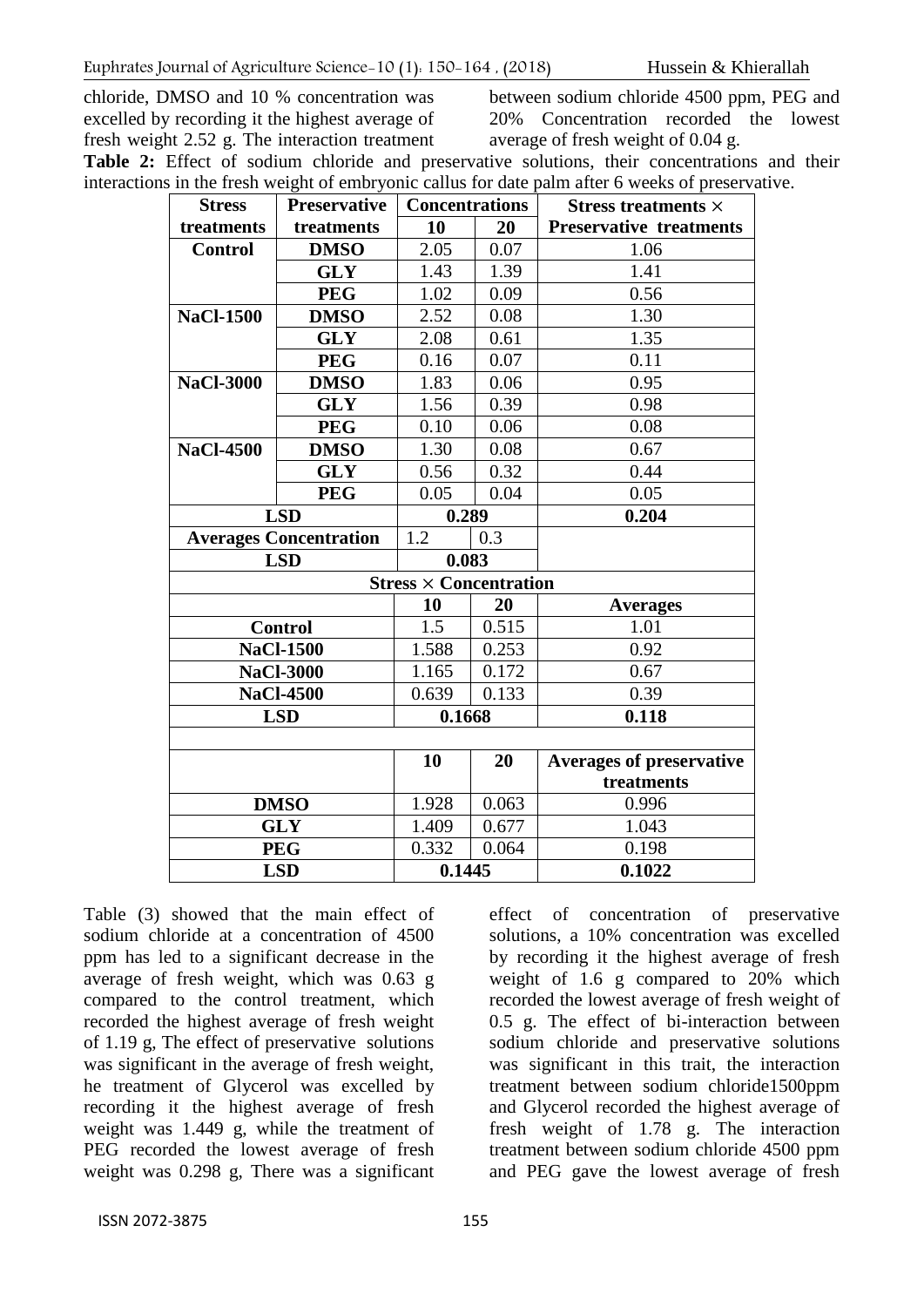weight of 0.16 g. There was a significant effect of the bi-interaction between sodium chloride and concentrations of preservative solutions, the interaction treatment between the control and sodium chloride (1500, 3000 ppm) and 10% concentration recorded the highest average of fresh weight was (1.76, 1.73, 1.65 g), respectively. While the interaction treatment between sodium chloride 4500 ppm and 20% concentration gave the lowest average of fresh weight was 0.14 g. The interaction between preservative solutions and their concentrations was significant in this trait, the interaction treatment between DMSO and 10% concentration recorded the highest average of fresh weight was 2.46 g, compared to the treatment of DMSO and 20% concentration, which recorded the lowest average of fresh weight 0.09 g. The tri-interaction between sodium chloride and preservative solutions and its concentrations was significant effect in the average of fresh weight. The interaction treatment between sodium chloride1500 ppm and DMSO, 10% concentration gave the highest average of fresh weight was 2.84 g, while the interaction between sodium chloride 4500 ppm, DMSO and 20% concentration the lowest average of fresh weight. Table (3) indicates that the concentration (1500 ppm) caused a significant increase in fresh weight. This may be due to the fact that the callus cells at the beginning contain small size gaps and spread in the dense cytoplasm. Then, these gaps begin to gradually increase in size as a result of the entry of the materials resulting from the vital functions of the cell that are necessary to withstand the cells to the effects of saline stress, so the cell attempts to limit saline ions inside the gaps and the cell sap serves as an Osmotic regulating unit within the cell, (Jesche, 1984), Thus increasing the cell's susceptibility to salt stress conditions and the occurrence of vital activities necessary for normal growth and agreed, This results agree

with (Kaabi and Abdelkader, 2007) showed that the increase in the concentration of sodium chloride (2, 2.5, 3%) caused a decrease in the fresh weight of the primary and genetic calcareous at the concentration of sodium chloride (0.5%). Al-Zubaidi (2008) found that

salinity of the nutrient media at 0.5% concentration of sodium chloride resulted in a significant increase in the fresh weight of embryonic callus for date palm (Al-ashqir cultivar), while the fresh weight of the embryonic callus was decreased when the sodium chloride concentrations increased to  $(1, 1.5, 2\%)$ .

# **Effect of sodium chloride and preservative solutions and their concentrations in relative growth rate**

Table (4) and Figure (2) show that the effect of sodium chloride treatment was significant in reducing the relative growth rate of embryonic callus; the sodium chloride 4500 ppm treatment recorded the lowest relative growth rate of  $0.0039$  mg.day<sup>-1</sup> compared to the control treatment which recorded the highest relative growth rate of 0.0132 mg.day <sup>1</sup>. The effect of preservative solutions was significant. DMSO treatment gave the highest relative growth rate of  $0.0138$  mg.day<sup>-1</sup>, while PEG treatment recorded the lowest relative growth rate of  $0.0015$  mg.day<sup>-1</sup>. The concentration 10% was excelled by giving it the highest relative growth rate of 0.0165 mg.day-1 , while the concentration 20% treatment recorded the lowest relative growth rate was  $0.0023$  mg.day<sup>-1</sup>. The bi-interaction between sodium chloride and preservative solutions had a significant effect in the reducing relative growth rate. The interaction treatment between sodium chloride 4500ppm and Glycerol recorded the lowest relative growth rate was  $0.0030$  mg.day<sup>-1</sup>, while the interaction treatment between control and Glycerol recorded the highest relative growth rate of 0.0188 mg.day<sup>-1</sup>, it did not differ significantly from the interaction treatment between 1500 ppm sodium chloride, DMSO and Glycerol . The interaction treatment between sodium chloride 1500, 3000, 4500 ppm and PEG did not record any relative growth rates. The effect of the bi-interaction between sodium chloride and the concentrations of the preservative solutions was significant, the interaction treatment between sodium chloride1500 ppm and 10% concentration the highest relative growth rate of  $0.0225$  mg.day<sup>-1</sup>, while the interaction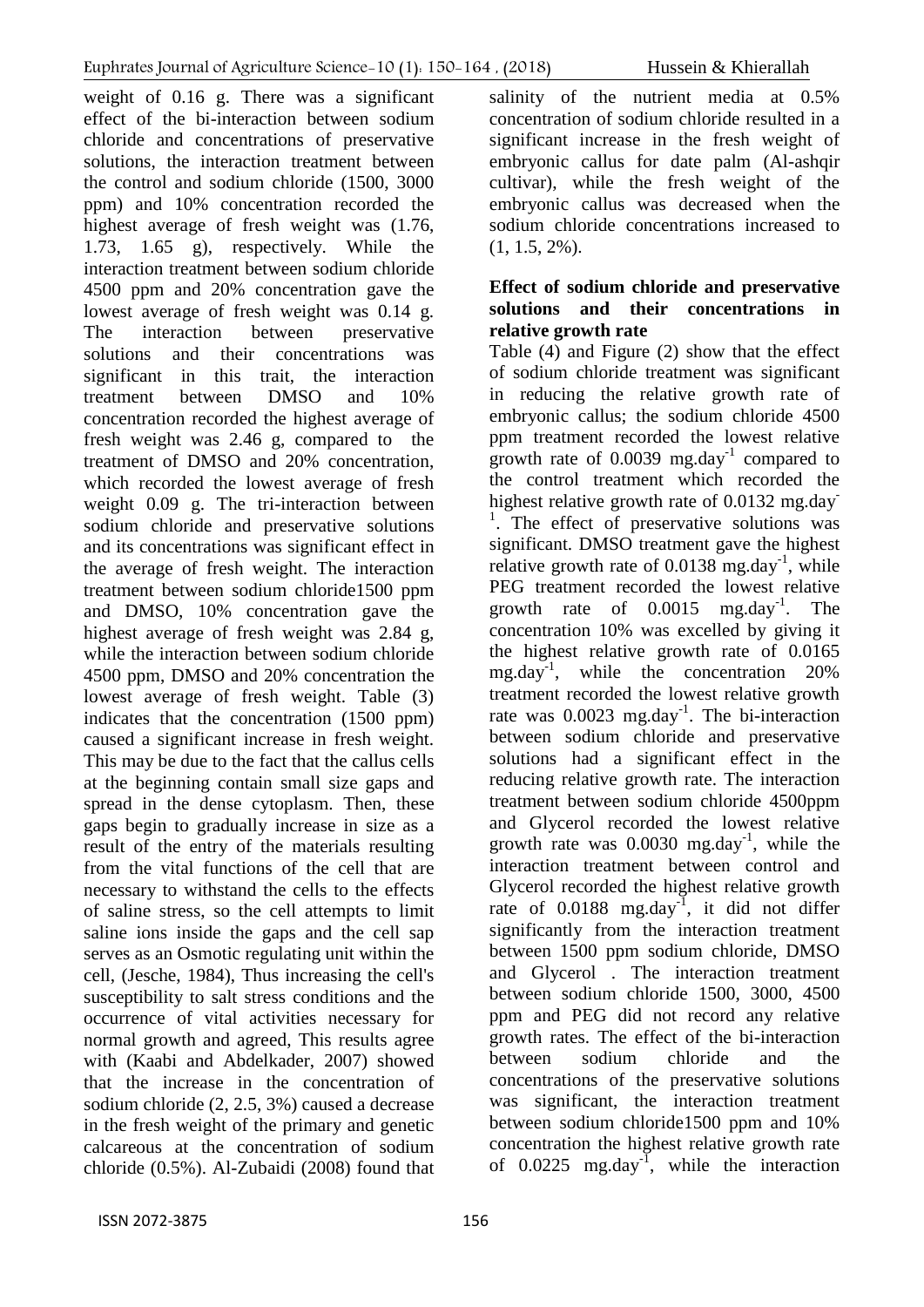treatment between sodium chloride 4500 ppm and 20% concentration gave the lowest relative growth rate of  $0.0003$  mg.day<sup>-1</sup>. The effect of the bi-interaction between the preservative solutions and their concentrations was significant. DMSO and 10% concentration recorded the highest growth rate of  $0.0276$  mg.day<sup>-1</sup> while PEG and  $10\%$ concentration recorded the lowest relative growth rate of  $0.0031$  mg.day<sup>-1</sup>, the interaction treatments between DMSO and PEG and 20% concentration did not record any relative growth rate. The effect of triple interaction between sodium chloride and preservative

solutions and their concentrations was significant. The interaction treatment between sodium chloride 1500 ppm, DMSO and 10% concentration was excelled by giving it the highest growth rate was  $0.0374$  mg.day<sup>-1</sup>, while the interaction treatment between sodium chloride 4500 ppm, Glycerol and 20% concentration was the lowest growth rate of  $0.0010$  mg.day<sup>-1</sup>. The interaction treatments between control and sodium chloride with its three concentrations, DMSO and PEG and 20% concentration were not recorded any relative growth rate.

**Table 3:** Effect of sodium chloride and preservative solutions, their concentrations and their interactions in the fresh weight of embryonic callus for date palm after 12 weeks of preservative.

| <b>Stress</b>                 | <b>Preservative</b> | <b>Concentrations</b>         |       | In the fresh weight of emoryonic carrus for date paint after 12 weeks of preser<br>Stress treatments $\times$ |
|-------------------------------|---------------------|-------------------------------|-------|---------------------------------------------------------------------------------------------------------------|
| treatments                    | treatments          | 10                            | 20    | <b>Preservative treatments</b>                                                                                |
| <b>Control</b>                | <b>DMSO</b>         | 2.3                           | 0.2   | 1.2                                                                                                           |
|                               | <b>GLY</b>          | 1.83                          | 1.52  | 1.70                                                                                                          |
|                               | <b>PEG</b>          | 1.12                          | 0.14  | 0.63                                                                                                          |
| <b>NaCl-1500</b>              | <b>DMSO</b>         | 2.84                          | 0.08  | 1.46                                                                                                          |
|                               | <b>GLY</b>          | 2.03                          | 1.52  | 1.78                                                                                                          |
|                               | <b>PEG</b>          | 0.32                          | 0.10  | 0.21                                                                                                          |
| <b>NaCl-3000</b>              | <b>DMSO</b>         | 2.52                          | 0.07  | 1.30                                                                                                          |
|                               | <b>GLY</b>          | 2.14                          | 1.26  | 1.70                                                                                                          |
|                               | <b>PEG</b>          | 0.30                          | 0.09  | 0.20                                                                                                          |
| <b>NaCl-4500</b>              | <b>DMSO</b>         | 2.16                          | 0.06  | 1.11                                                                                                          |
|                               | <b>GLY</b>          | 0.94                          | 0.30  | 0.62                                                                                                          |
|                               | <b>PEG</b>          | 0.24                          | 0.07  | 0.16                                                                                                          |
| <b>LSD</b>                    |                     | 0.355                         |       | 0.251                                                                                                         |
| <b>Averages Concentration</b> |                     | 1.6                           | 0.5   |                                                                                                               |
| <b>LSD</b>                    |                     | 0.103                         |       |                                                                                                               |
|                               |                     | $Stress \times Concentration$ |       |                                                                                                               |
|                               |                     | 10                            | 20    | <b>Averages</b>                                                                                               |
|                               | <b>Control</b>      | 1.762                         | 0.622 | 1.19                                                                                                          |
|                               | <b>NaCl-1500</b>    | 1.73                          | 0.567 | 1.15                                                                                                          |
|                               | <b>NaCl-3000</b>    | 1.655                         | 0.474 | 1.06                                                                                                          |
|                               | <b>NaCl-4500</b>    | 1.113                         | 0.144 | 0.63                                                                                                          |
|                               | <b>LSD</b>          | 0.2049                        |       | 0.1449                                                                                                        |
|                               |                     |                               |       |                                                                                                               |
|                               |                     | 10                            | 20    | <b>Averages of preservative</b>                                                                               |
|                               |                     |                               |       | treatments                                                                                                    |
|                               | <b>DMSO</b>         | 2.464                         | 0.093 | 1.278                                                                                                         |
| <b>GLY</b>                    |                     | 1.735                         | 1.163 | 1.449                                                                                                         |
| <b>PEG</b>                    |                     | 0.496                         | 0.1   | 0.298                                                                                                         |
| <b>LSD</b>                    |                     | 0.1774                        |       | 0.1255                                                                                                        |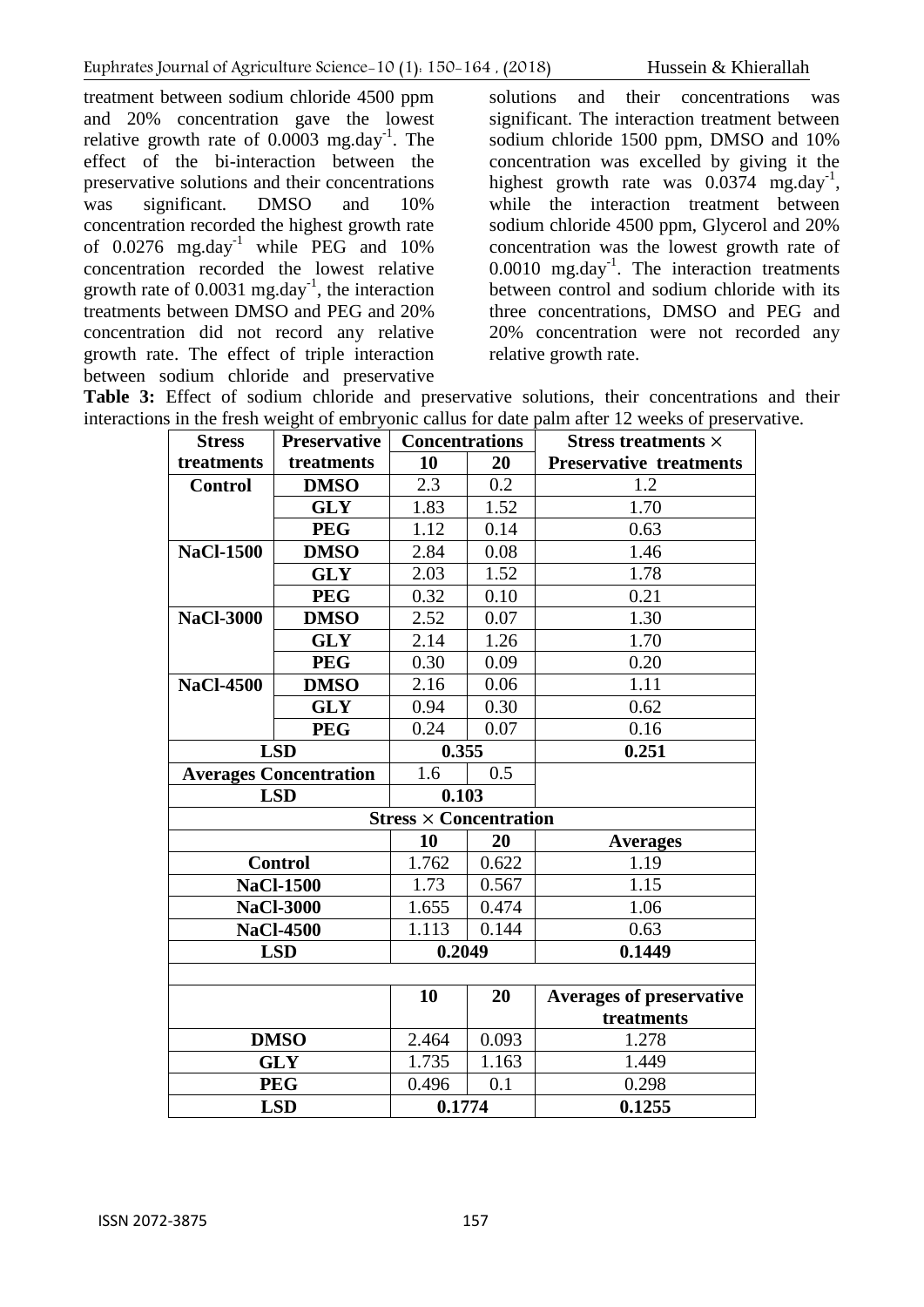**Table 4:** Effect of sodium chloride and preservative solutions, their concentrations and their interactions in the relative growth rate  $(mg.day^{-1})$  of embryonic callus for date palm after 6 weeks of preservative.

| <b>Stress</b>                 | <b>Preservative</b> | preservative.<br><b>Concentrations</b> | Stress treatments $\times$ |                                 |
|-------------------------------|---------------------|----------------------------------------|----------------------------|---------------------------------|
| treatments                    | treatments          | 10                                     | 20                         | <b>Preservative treatments</b>  |
| <b>Control</b>                | <b>DMSO</b>         | 0.0296                                 | 0.0000                     | 0.0148                          |
|                               | <b>GLY</b>          | 0.0192                                 | 0.0184                     | 0.0188                          |
|                               | <b>PEG</b>          | 0.0122                                 | 0.0000                     | 0.0061                          |
| <b>NaCl-1500</b>              | <b>DMSO</b>         | 0.0374                                 | 0.0000                     | 0.0187                          |
|                               | <b>GLY</b>          | 0.0300                                 | 0.0058                     | 0.0179                          |
|                               | <b>PEG</b>          | 0.0000                                 | 0.0000                     | 0.0000                          |
| <b>NaCl-3000</b>              | <b>DMSO</b>         | 0.0260                                 | 0.0000                     | 0.0130                          |
|                               | <b>GLY</b>          | 0.0216                                 | 0.0022                     | 0.0119                          |
|                               | <b>PEG</b>          | 0.0000                                 | 0.0000                     | 0.0000                          |
| <b>NaCl-4500</b>              | <b>DMSO</b>         | 0.0172                                 | 0.0000                     | 0.0086                          |
|                               | <b>GLY</b>          | 0.0050                                 | 0.0010                     | 0.0030                          |
|                               | <b>PEG</b>          | 0.0000                                 | 0.0000                     | 0.0000                          |
|                               | <b>LSD</b>          | 0.0047                                 |                            | 0.0033                          |
| <b>Averages Concentration</b> |                     | 0.0165                                 | 0.0023                     |                                 |
| <b>LSD</b>                    |                     |                                        | 0.103                      |                                 |
| $Stress \times Concentration$ |                     |                                        |                            |                                 |
|                               |                     | 10                                     | 20                         | <b>Averages</b>                 |
| <b>Control</b>                |                     | 0.0203                                 | 0.0061                     | 0.0132                          |
|                               | <b>NaCl-1500</b>    | 0.0225                                 | 0.0019                     | 0.0122                          |
|                               | <b>NaCl-3000</b>    | 0.0159                                 | 0.0007                     | 0.0083                          |
|                               | <b>NaCl-4500</b>    | 0.0074                                 | 0.0003                     | 0.0039                          |
|                               | <b>LSD</b>          | 0.0027                                 |                            | 0.0019                          |
|                               |                     |                                        |                            |                                 |
|                               |                     | 10                                     | 20                         | <b>Averages of preservative</b> |
|                               |                     |                                        |                            | treatments                      |
| <b>DMSO</b>                   |                     | 0.0276                                 | 0.0000                     | 0.0138                          |
| <b>GLY</b>                    |                     | 0.0190                                 | 0.0069                     | 0.0129                          |
| <b>PEG</b>                    |                     | 0.0031                                 | 0.0000                     | 0.0015                          |
| <b>LSD</b>                    |                     | 0.0024                                 |                            | 0.0017                          |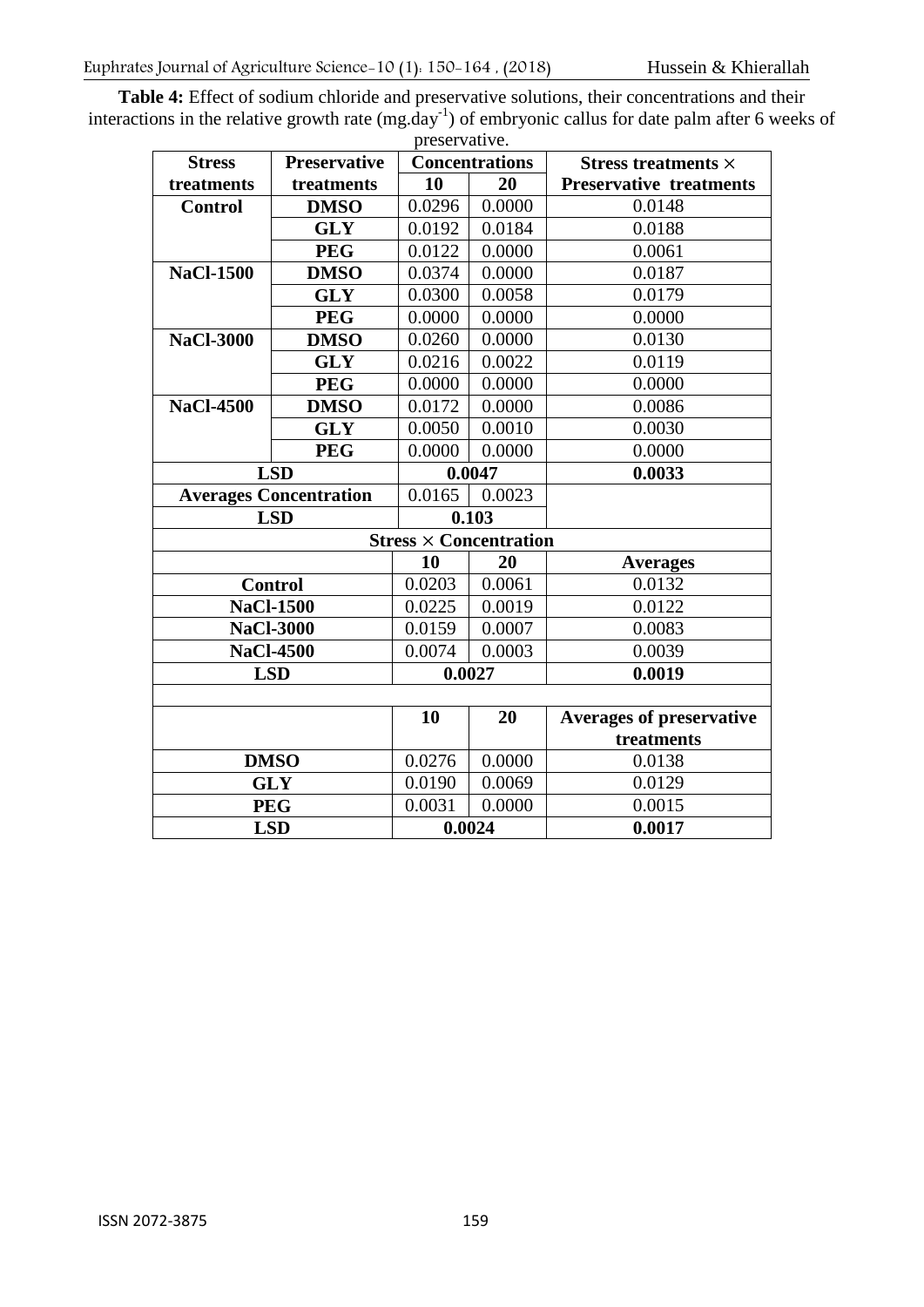

**Figure 2:** Effect of Sodium Chloride and Preservative Solution and its Concentrations and their Interaction in the Relative Growth Rate (mg.day<sup>-1</sup>) for embryonic callus of Date Palm after 6 Weeks of Preservation.

Table (5) and Figure (3) show that the effect of sodium chloride was significant after callus preservative for 12 weeks. The treatment of sodium chloride 1500 ppm recorded the highest relative growth rate of  $0.0156$  mg.day<sup>-1</sup> compared with sodium chloride 4500 ppm, which recorded the lowest relative growth rate of 0.0074 mg.day<sup>-1</sup>. The effect of preservative solutions, the treatment of Glycerol and DMSO recorded the highest growth rate was  $0.0197$  and  $0.0182$  mg.day<sup>-1</sup>, respectively, which differed significantly from the PEG treatment, which recorded the lowest growth rate of  $0.0020$  mg.day<sup>-1</sup>, 10% concentration treatment was excelled by giving it a growth rate of  $0.0126$  mg.day<sup>-1</sup> compared with 20% concentration treatment that recorded the lowest growth rate of  $0.0050$  mg.day<sup>-1</sup>. The interaction treatment between sodium chloride and preservative solutions was significant. The interaction treatment between sodium chloride 1500ppm and Glycerol gave the highest growth rate was 0.0249 mg.day<sup>-1</sup>, compared with the interaction treatment between sodium chloride 4500ppm and PEG, which recorded the lowest growth rate of  $0.0001$  mg.day<sup>-1</sup>. The effect of the bi-interaction between sodium chloride and the concentrations of the preservative solutions was significant. The interaction treatment between sodium chloride 1500 ppm and 10% concentration recorded the

highest growth rate of  $0.0243$  mg.day<sup>-1</sup>, which did not differ significantly from the interaction treatments between the control, sodium chloride 3000 ppm and 10% concentration, which recorded rates of 0.0248 and 0.0230 mg.day-1 respectively, it significantly differ from the interaction treatment between sodium chloride 4500 ppm and 20% concentration, which recorded the lowest growth rate of  $0.0005$  mg.day<sup>-1</sup>. The bi-interaction between preservative solutions and their concentrations was significant. DMSO and 10% concentration treatment was excelled by giving it the highest growth rate was 0.0365 mg.day-1 , while the interaction treatment between PEG and 10% concentration ratio recorded the lowest growth rate of 0.0039 mg.day<sup>-1</sup>, the interaction treatment between DMSO, PEG and 20% concentration did not record any growth rate. The effect of triple interaction treatment between sodium chloride and preservative solutions and concentrations was significant. Triple interaction treatment between sodium chloride 3000 ppm, DMSO, 10% concentration was excelled by giving it the highest growth rate of  $0.0372 \text{ mg/day}^{-1}$ , while the interaction treatment between sodium chloride was 4500 ppm, PEG and 10% concentration recorded the lowest growth rate was  $0.0002$  mg.day<sup>-1</sup>. The interaction treatments between control, sodium chloride with its three concentrations, DMSO, PEG and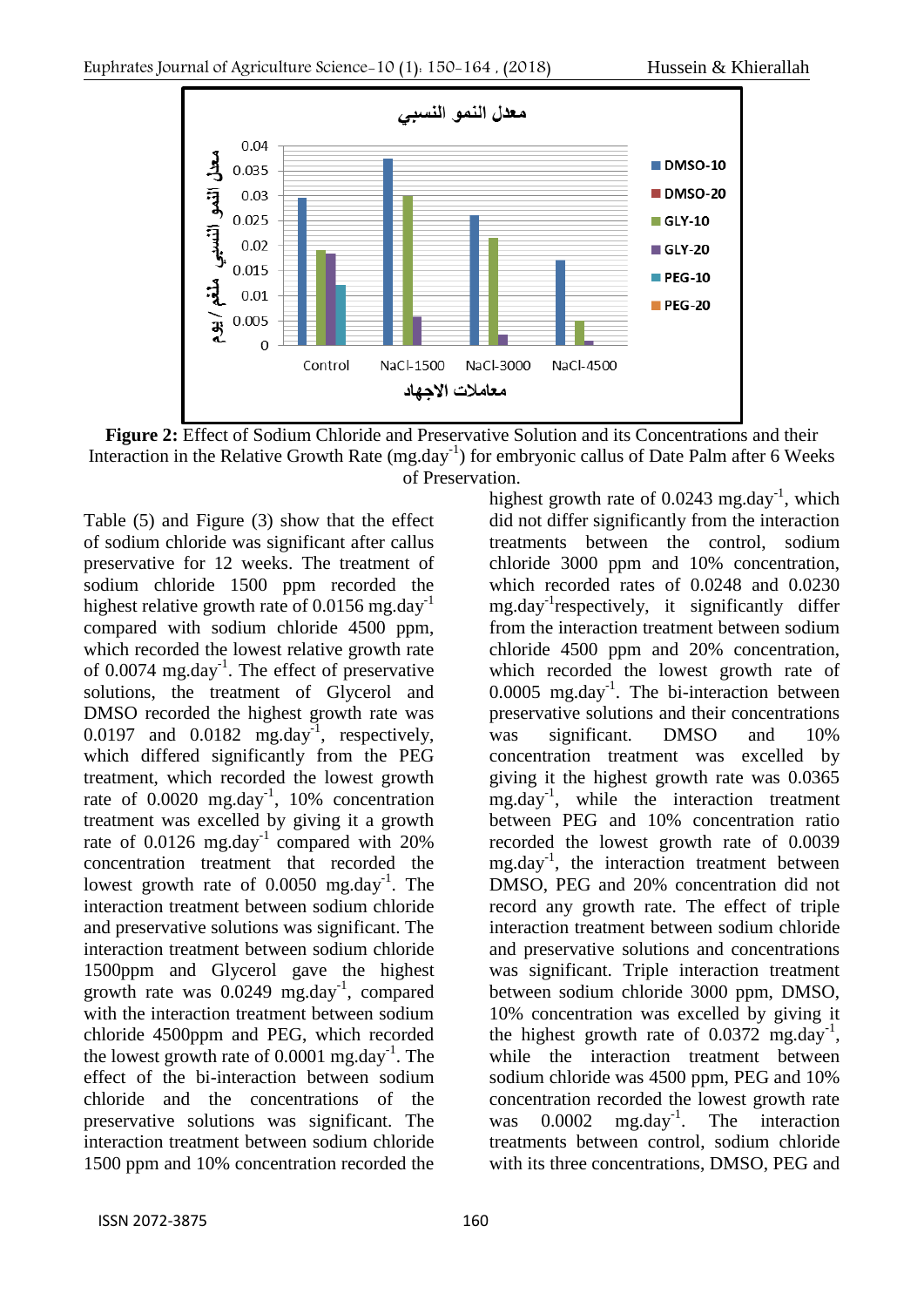20% concentration were not recorded any growth rate.

**Table 5:** Effect of sodium chloride and preservative solutions, their concentrations and their interactions in the relative growth rate  $(mg.day^{-1})$  of embryonic callus for date palm after 12 weeks of preservative.

| <b>Stress</b>    | <b>Preservative</b>           | ur preservan ve. | <b>Concentrations</b>         | Stress treatments $\times$      |
|------------------|-------------------------------|------------------|-------------------------------|---------------------------------|
| treatments       | treatments                    | 10               | 20                            | <b>Preservative treatments</b>  |
| <b>Control</b>   | <b>DMSO</b>                   | 0.0344           | 0.0000                        | 0.0172                          |
|                  | <b>GLY</b>                    | 0.0260           | 0.0216                        | 0.0238                          |
|                  | <b>PEG</b>                    | 0.0140           | 0.0000                        | 0.0070                          |
| <b>NaCl-1500</b> | <b>DMSO</b>                   | 0.0344           | 0.0000                        | 0.0214                          |
|                  | <b>GLY</b>                    | 0.0292           | 0.0206                        | 0.0249                          |
|                  | <b>PEG</b>                    | 0.0008           | 0.0000                        | 0.0004                          |
| <b>NaCl-3000</b> | <b>DMSO</b>                   | 0.0372           | 0.0000                        | 0.0186                          |
|                  | <b>GLY</b>                    | 0.0312           | 0.0164                        | 0.0238                          |
|                  | <b>PEG</b>                    | 0.0006           | 0.0000                        | 0.0003                          |
| <b>NaCl-4500</b> | <b>DMSO</b>                   | 0.0314           | 0.0000                        | 0.0157                          |
|                  | <b>GLY</b>                    | 0.0110           | 0.0016                        | 0.0063                          |
|                  | <b>PEG</b>                    | 0.0002           | 0.0000                        | 0.0001                          |
| <b>LSD</b>       |                               |                  | 0.0058                        | 0.0041                          |
|                  | <b>Averages Concentration</b> | 0.0216           | 0.0050                        |                                 |
|                  | <b>LSD</b>                    |                  | 0.0017                        |                                 |
|                  |                               |                  | $Stress \times Concentration$ |                                 |
|                  |                               | 10               | 20                            | <b>Averages</b>                 |
|                  | <b>Control</b>                | 0.0248           | 0.0072                        | 0.0160                          |
|                  | <b>NaCl-1500</b>              | 0.0243           | 0.0069                        | 0.0156                          |
|                  | <b>NaCl-3000</b>              | 0.0230           | 0.0055                        | 0.0142                          |
|                  | <b>NaCl-4500</b>              | 0.0142           | 0.0005                        | 0.0074                          |
|                  | <b>LSD</b>                    | 0.0034           |                               | 0.0019                          |
|                  |                               |                  |                               |                                 |
|                  |                               | 10               | 20                            | <b>Averages of preservative</b> |
|                  |                               |                  |                               | treatments                      |
| <b>DMSO</b>      |                               | 0.0365           | 0.0000                        | 0.0182                          |
| <b>GLY</b>       |                               | 0.0244           | 0.0151                        | 0.0197                          |
| <b>PEG</b>       |                               | 0.0039           | 0.0000                        | 0.0020                          |
| <b>LSD</b>       |                               |                  | 0.0029                        | 0.0017                          |

#### **Effect of sodium chloride, preservative solutions and their concentrations in the number of embryos**

Table (6) show that the effect of sodium chloride was significant in the number of embryos. The treatment of sodium chloride 1500 ppm gave the highest average number of embryos of 4.10 embryo compared to the treatment of sodium chloride 4500 ppm, which recorded the lowest average number of embryos reached 0.90. The effect of preservative solutions, Glycerol treatment was excelled by giving it the highest average

ISSN 2072-3875 160

number of embryos was 4.62, compared to the PEG, which recorded the lowest average number of embryos 0.175 embryo. A significant effect was observed for the concentration of preservative solutions. The 10% concentration treatment recorded the highest average number of embryos was 4.3 embryo compared with the 20% concentration treatment, which recorded the lowest average number of embryos of 1.2 embryo. The biinteraction between sodium chloride and the preservative solution was significant. The interaction treatment between sodium chloride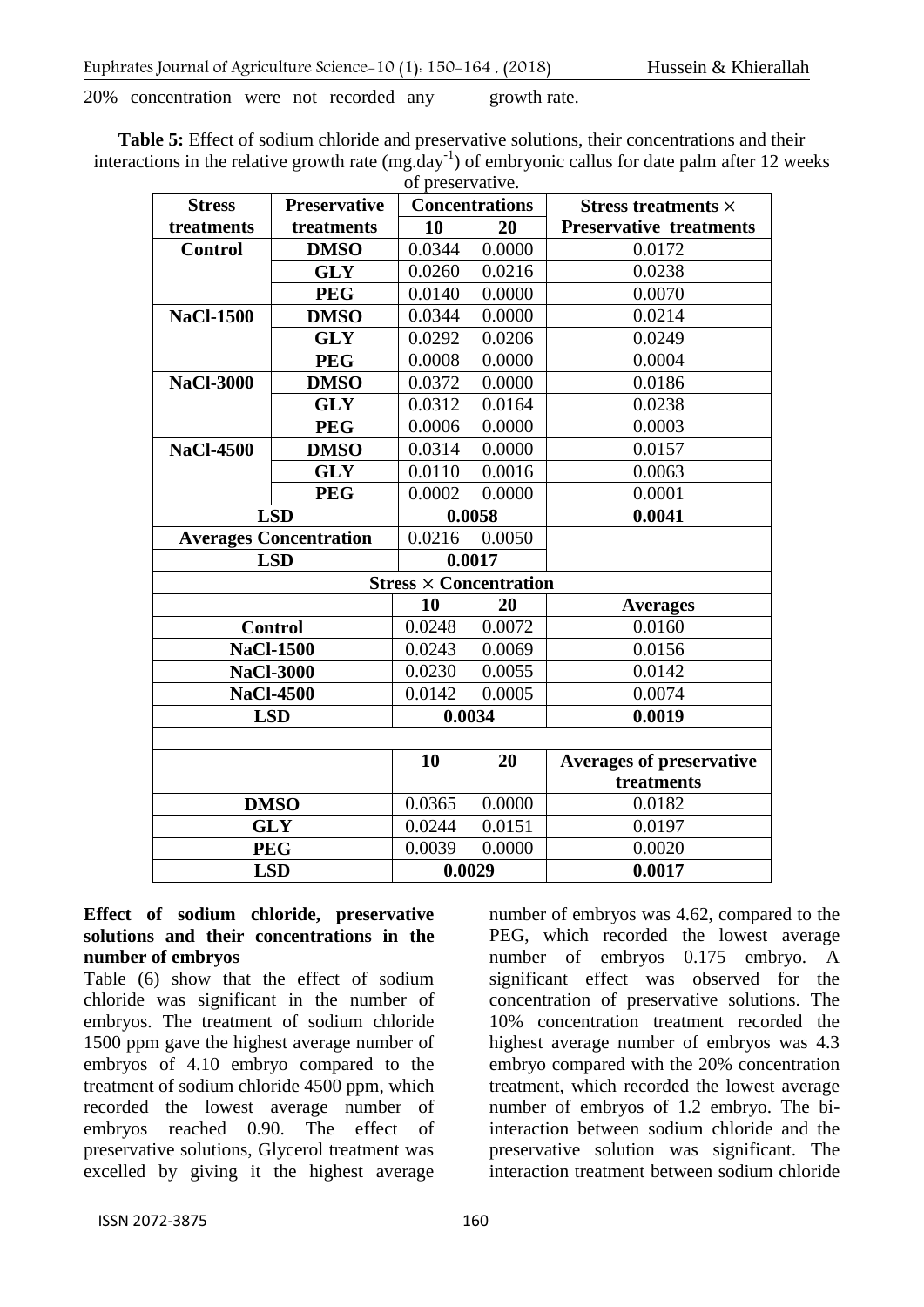1500 ppm and Glycerol, which recorded the highest average number of embryos of 6.8 embryo, while the interaction treatments between control and PEG showed the lowest average number of embryos of 0.7 embryo. The effect of the interaction between sodium chloride and concentrations of the preservative solutions was significant, The interaction treatment between sodium chloride 1500 ppm and 10% concentration recorded the highest average number of embryos of 6.8 embryo compared to the interaction treatment between sodium chloride 4500 ppm and 20% concentration, which recorded the lowest average number of embryos of 0.46 embryo. The bi-interaction between DMSO and 10%

concentration gave the highest average number of embryos 6.95 embryo, while the interaction between PEG and 10% concentration recorded the lowest average number of embryos was 0.35. The effect of triple interaction between sodium chloride, preservative solutions and their concentrations was significant in this trait. The interaction treatment between sodium chloride 1500 ppm, DMSO and 10% concentration recorded the highest average number of embryos was 11.0 embryo, while the interaction treatment between sodium chloride 4500 ppm, Glycerol and 20% concentration gave the lowest average number of embryos of 1.4 embryo.



**Figure 2:** Effect of Sodium Chloride and Preservative Solution and its Concentrations and their Interaction in the Relative Growth Rate (mg.day<sup>-1</sup>) for embryonic callus of Date Palm after 12 Weeks of Preservation.

Table (7) shows that the main effect of sodium chloride was significant. The sodium chloride 1500 ppm treatment recorded the highest average number of embryos was 8.17 embryo while the control treatment recorded the lowest average number of embryos of 4.27 embryo. The effect of preservative solutions, the treatment of DMSO and Glycerol and recorded the highest average number of embryos was 8.67 and 8.27 embryos, respectively, compared to the treatment of PEG, which recorded the lowest average number of embryos reached 1.1 embryo. A significant effect was observed for concentration of preservative solutions, the

sodium chloride and preservative solutions was significant in the average number of embryos. The interaction between sodium chloride 1500 ppm, DMSO, and Glycerol was excelled by giving it the highest average number of embryos was 11.6 and 11.7 embryo, respectively, the interaction treatment between control and PEG gave the lowest average number of embryos of 0.9 embryo. The bi-interaction between sodium chloride

10% concentration treatment recorded the highest average number of embryos was 9.8% while the 20% concentration treatment gave the lowest average number of embryos was 2.2. The effect of the bi-interaction between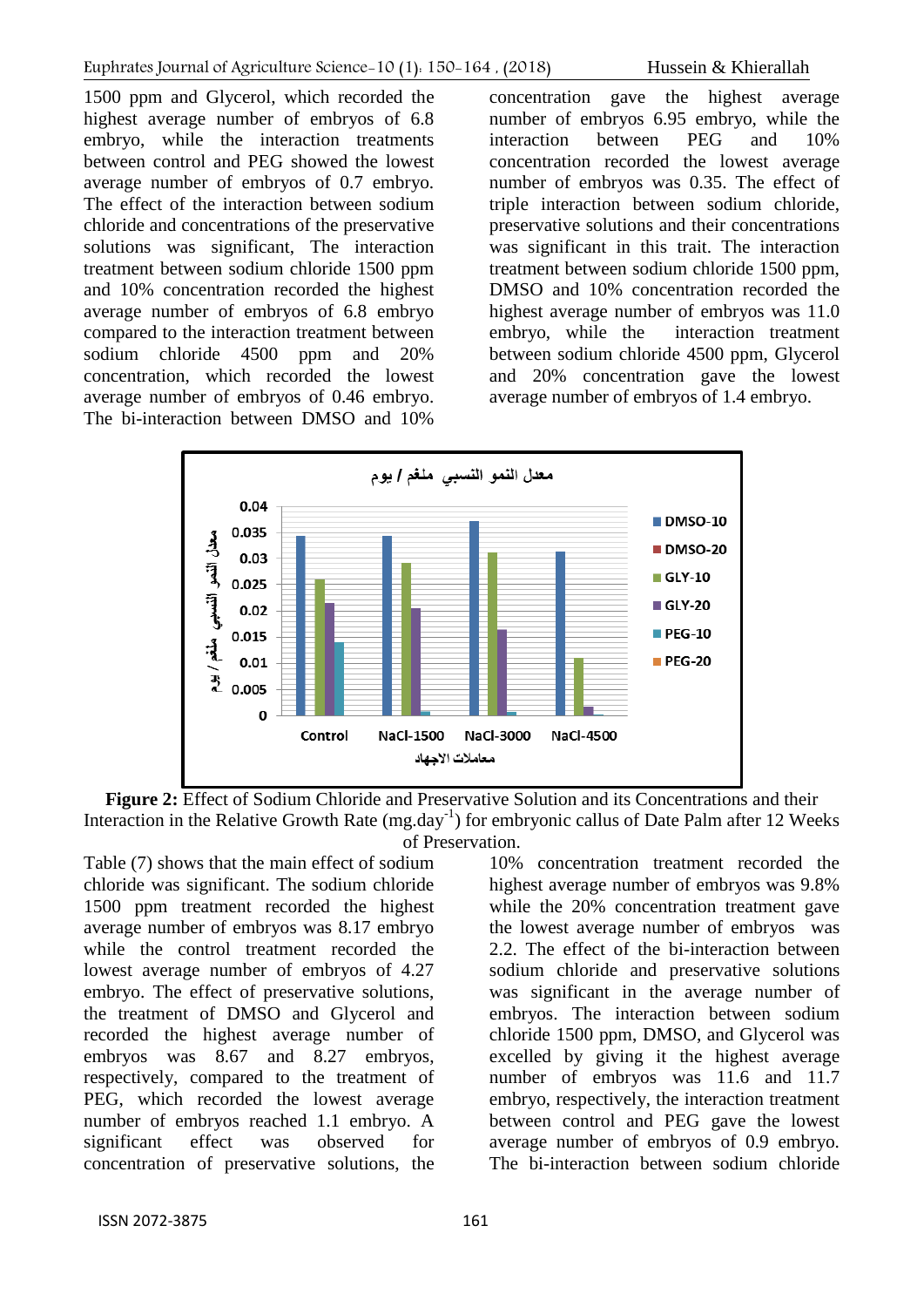and concentrations of the preservative solutions was significant in the average number of embryos. The interaction between sodium chloride 1500 ppm and 10% concentration gave the highest average number of embryos was 13.07 embryo. The interaction treatment between sodium chloride 4500 ppm and 20% concentration recorded the lowest average number of embryos was 1.6 embryo. The effect of the bi-interaction between preservative solutions and their concentrations was significant in this trait. The interaction between DMSO and 10%

concentration gave the highest average number of embryos was 17.35, while the interaction between PEG and 10% concentration gave the lowest average number of embryos was 2.2. The effect of triple interaction between sodium chloride and preservative solutions and its concentrations was significant in increasing the average number of embryos. The interaction treatment between sodium chloride 1500 ppm, DMSO and 10% concentration was excelled by giving it the highest average number of embryos 23.2 while the interaction treatment between

**Table 6:** Effect of sodium chloride and preservative solutions, their concentrations and their interactions in the average number of embryos (%) of embryonic callus for date palm after 6 weeks

| of preservative.              |                     |                       |                               |                                |
|-------------------------------|---------------------|-----------------------|-------------------------------|--------------------------------|
| <b>Stress</b>                 | <b>Preservative</b> | <b>Concentrations</b> |                               | Stress treatments $\times$     |
| treatments                    | treatments          | 10                    | 20                            | <b>Preservative treatments</b> |
| <b>Control</b>                | <b>DMSO</b>         | 9.0                   | 0.0                           | 4.5                            |
|                               | <b>GLY</b>          | 7.4                   | 5.8                           | 6.6                            |
|                               | <b>PEG</b>          | 1.4                   | 0.0                           | 0.7                            |
| <b>NaCl-1500</b>              | <b>DMSO</b>         | 11.0                  | 0.0                           | $\overline{5.5}$               |
|                               | <b>GLY</b>          | 9.4                   | 4.2                           | 6.8                            |
|                               | <b>PEG</b>          | 0.0                   | 0.0                           | 0.0                            |
| <b>NaCl-3000</b>              | <b>DMSO</b>         | 5.4                   | 0.0                           | 2.7                            |
|                               | <b>GLY</b>          | 3.8                   | 3.4                           | 3.6                            |
|                               | <b>PEG</b>          | 0.0                   | 0.0                           | 0.0                            |
| <b>NaCl-4500</b>              | <b>DMSO</b>         | 2.4                   | 0.0                           | 1.2                            |
|                               | <b>GLY</b>          | 1.6                   | 1.4                           | 1.5                            |
|                               | <b>PEG</b>          | 0.0                   | 0.0                           | 0.0                            |
| <b>LSD</b>                    |                     | 1.2                   |                               | 0.9                            |
| <b>Averages Concentration</b> |                     | 4.3                   | 1.2                           |                                |
| <b>LSD</b>                    |                     |                       | 0.4                           |                                |
|                               |                     |                       | $Stress \times Concentration$ |                                |
|                               |                     | 10                    | 20                            | <b>Averages</b>                |
| <b>Control</b>                |                     | 5.933                 | 1.933                         | 3.93                           |
|                               | <b>NaCl-1500</b>    | 6.8                   | 1.4                           | 4.10                           |
|                               | <b>NaCl-3000</b>    | 3.067                 | 1.133                         | 2.10                           |
|                               | <b>NaCl-4500</b>    | 1.333                 | 0.467                         | 0.90                           |
|                               | <b>LSD</b>          | 0.7096                |                               | 0.5017                         |
|                               |                     |                       |                               |                                |
|                               |                     | 10                    | 20                            | Averages of preservative       |
|                               |                     |                       |                               | treatments                     |
| <b>DMSO</b>                   |                     | 6.95                  | $\overline{0}$                | 3.475                          |
| <b>GLY</b>                    |                     | 5.55                  | 3.7                           | 4.625                          |
| <b>PEG</b>                    |                     | 0.35                  | $\overline{0}$                | 0.175                          |
| <b>LSD</b>                    |                     | 0.6145                |                               | 0.4345                         |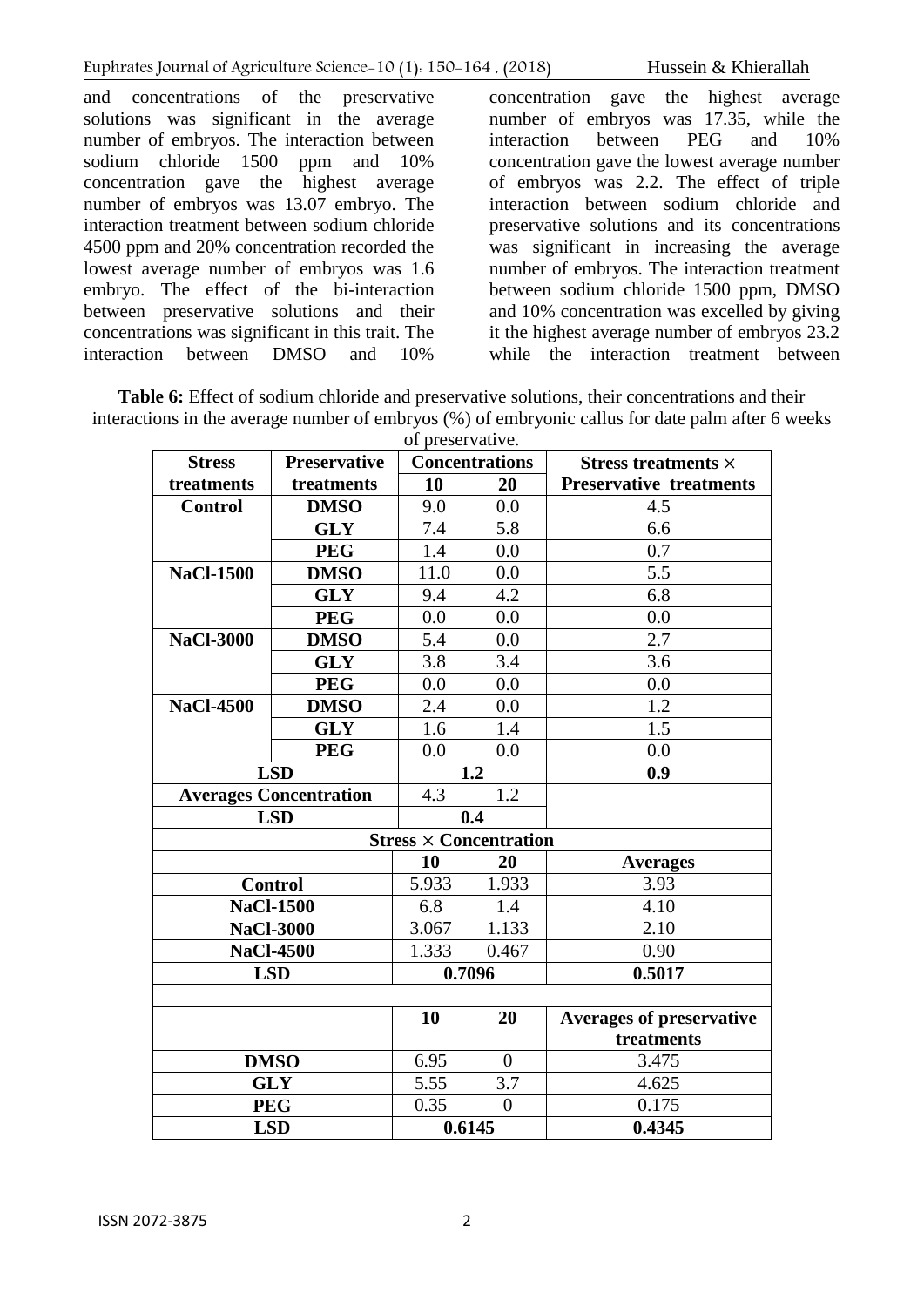control, PEG and 10% concentration recorded the lowest average number of embryos was 1.8 embryos. Table (7) indicates an increase in the number of embryos at the concentration of 1500 ppm of sodium chloride. This may be due to the fact that the callus cells at the beginning contain small size gaps and spread in the dense cytoplasm. Then, these gaps begin to gradually increase in size as a result of the entry of the materials resulting from the vital functions of the cell that are necessary to withstand the cells to the effects of saline stress, so the cell attempts to limit saline ions inside the gaps and the cell sap serves as an Osmotic regulating unit within the cell, Thus increasing the cell's susceptibility to salt stress conditions and the occurrence of vital activities necessary for normal growth and agreed (Jeschke, 1984). The decrease in the number of embryos at the concentration of 4500 ppm sodium chloride may be due to the fact that salinity affects the synthesis of proteins necessary for cell growth, leading to a reduction in the RNA content necessary for the synthesis of protein as well as inhibit the work of some enzymes responsible for building proteins, especially the enzyme Nitrate Reductase (Munns, 2006).

**Table 7:** Effect of sodium chloride and preservative solutions, their concentrations and their interactions in the average number of embryos (%) of embryonic callus for date palm after 12 weeks

| of preservative. |                               |                       |                               |                                 |
|------------------|-------------------------------|-----------------------|-------------------------------|---------------------------------|
| <b>Stress</b>    | <b>Preservative</b>           | <b>Concentrations</b> |                               | Stress treatments $\times$      |
| treatments       | treatments                    | 10                    | 20                            | <b>Preservative treatments</b>  |
| <b>Control</b>   | <b>DMSO</b>                   | 9.6                   | 0.0                           | 4.8                             |
|                  | <b>GLY</b>                    | 7.6                   | 6.6                           | 7.1                             |
|                  | <b>PEG</b>                    | 1.8                   | 0.0                           | 0.9                             |
| <b>NaCl-1500</b> | <b>DMSO</b>                   | 23.2                  | 0.0                           | 11.6                            |
|                  | <b>GLY</b>                    | 13.6                  | 9.8                           | 11.7                            |
|                  | <b>PEG</b>                    | 2.4                   | 0.0                           | 1.2                             |
| <b>NaCl-3000</b> | <b>DMSO</b>                   | 20.4                  | 0.0                           | 10.2                            |
|                  | <b>GLY</b>                    | 12.2                  | 5.4                           | 8.8                             |
|                  | <b>PEG</b>                    | 2.6                   | 0.0                           | 1.3                             |
| <b>NaCl-4500</b> | <b>DMSO</b>                   | 16.2                  | 0.0                           | 8.1                             |
|                  | <b>GLY</b>                    | 6.2                   | 4.8                           | 5.5                             |
|                  | <b>PEG</b>                    | 2.0                   | 0.0                           | 1.0                             |
|                  | <b>LSD</b>                    | 1.9                   |                               | 1.4                             |
|                  | <b>Averages Concentration</b> | 9.8                   | 2.2                           |                                 |
| <b>LSD</b>       |                               |                       | 0.6                           |                                 |
|                  |                               |                       | $Stress \times Concentration$ |                                 |
|                  |                               | 10                    | 20                            | <b>Averages</b>                 |
|                  | <b>Control</b>                | 6.33                  | 2.2                           | 4.27                            |
|                  | <b>NaCl-1500</b>              | 13.07                 | 3.27                          | 8.17                            |
|                  | <b>NaCl-3000</b>              | 11.73                 | 1.8                           | 6.77                            |
|                  | <b>NaCl-4500</b>              | 8.13                  | 1.6                           | 4.87                            |
|                  | <b>LSD</b>                    | 1.11                  |                               | 0.785                           |
|                  |                               |                       |                               |                                 |
|                  |                               | 10                    | 20                            | <b>Averages of preservative</b> |
|                  |                               |                       |                               | treatments                      |
| <b>DMSO</b>      |                               | 17.35                 | $\overline{0}$                | 8.67                            |
| <b>GLY</b>       |                               | 9.9                   | 6.65                          | 8.27                            |
| <b>PEG</b>       |                               | 2.2                   | $\overline{0}$                | 1.1                             |
| <b>LSD</b>       |                               | 0.961                 |                               | 0.68                            |